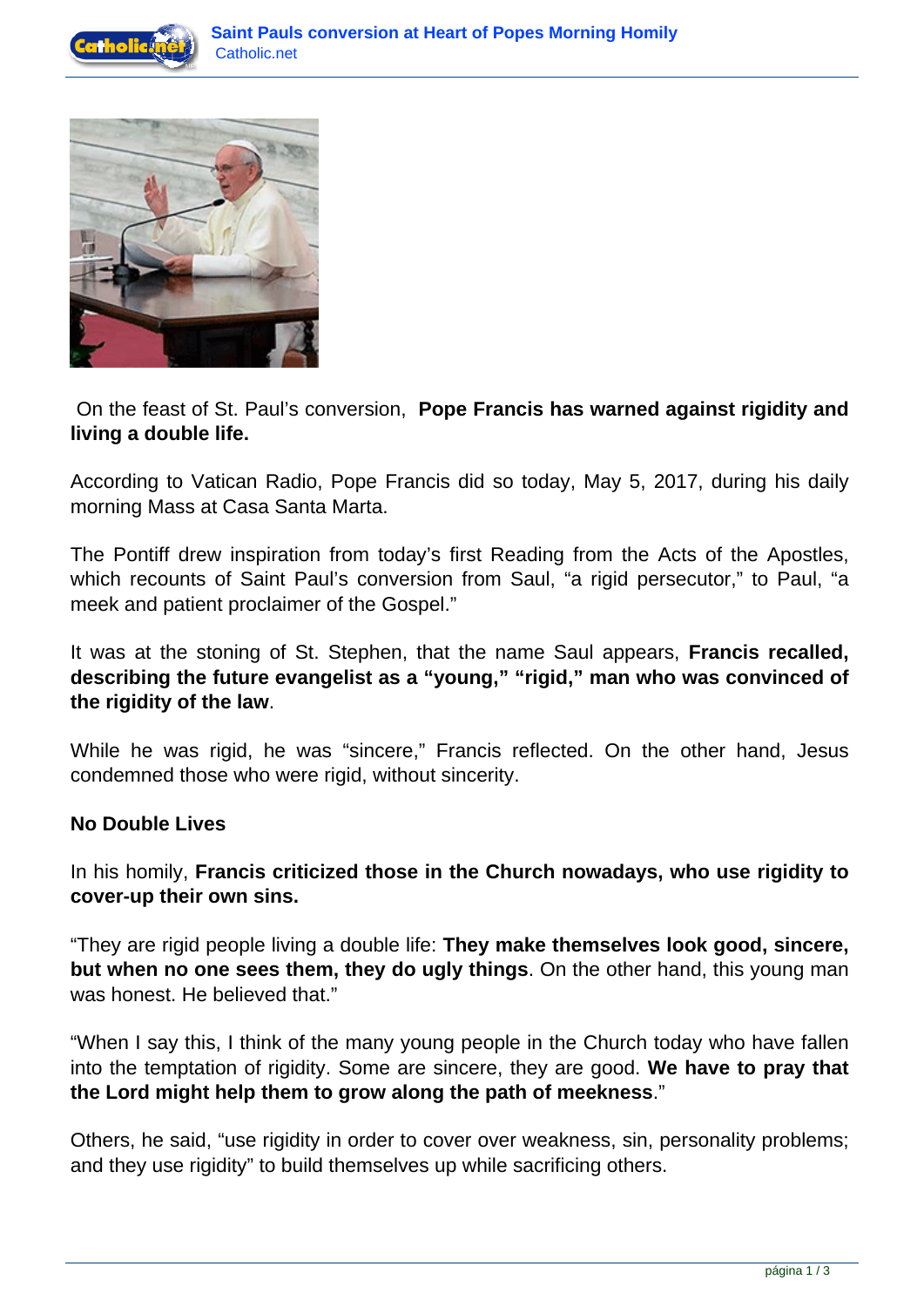

In this way, Pope Francis explained, Saul grew even more rigid, to the point where he couldn't tolerate what he saw as a heresy, and therefore began to persecute the Christians.

In parentheses, the Pope suggested, at least Saul allowed children to live, noting nowadays, those who persecute Christians don't even spare children.

Turning to when Saul went to Damascus to arrest Christians, and on the road there, Francis stated Francis recalled how on the way, he encountered "another Man, who spoke with a language of meekness: **'Saul, Saul, why do you persecute me?'"**

## **Sincerity, Meekness**

"This rigid young man, who had become a rigid man – but sincere! – was made a little child, and allowed himself to be led where the Lord called him."

This is, Francis pointed out, the power of the meekness of the Lord."

Saul, having become Paul, the Jesuit Pope pointed out, proclaimed the Lord to the very end, and suffered for Him.

"He, who had persecuted the Lord with the zeal of the law," Francis stressed, "said to the Christians, 'With those same things by which you have drawn away from God, with which you have sinned – with the mind, with the body, with everything – with those same members now you are perfect, you give glory to God.'"

## **Warning Against Rigidity**

Urging those present to pray for those who are rigid, "that they may follow the way of meekness of Jesus," the Pope noted there is a dialogue between what is sufficient, rigidity, and meekness.

This is, he explained, "**the dialogue between a sincere man and Jesus, who speaks to him with sweetness.**"

Thus, he said, "begins the story of this man whom we have known from his youth, in the stoning of Stephen, who would end up betrayed by an internal conflict among Christians."

## **Path of Christians**

**In the minds of some, the Holy Father admitted, the life of Saint Paul "is a failure," like that of Christ.**